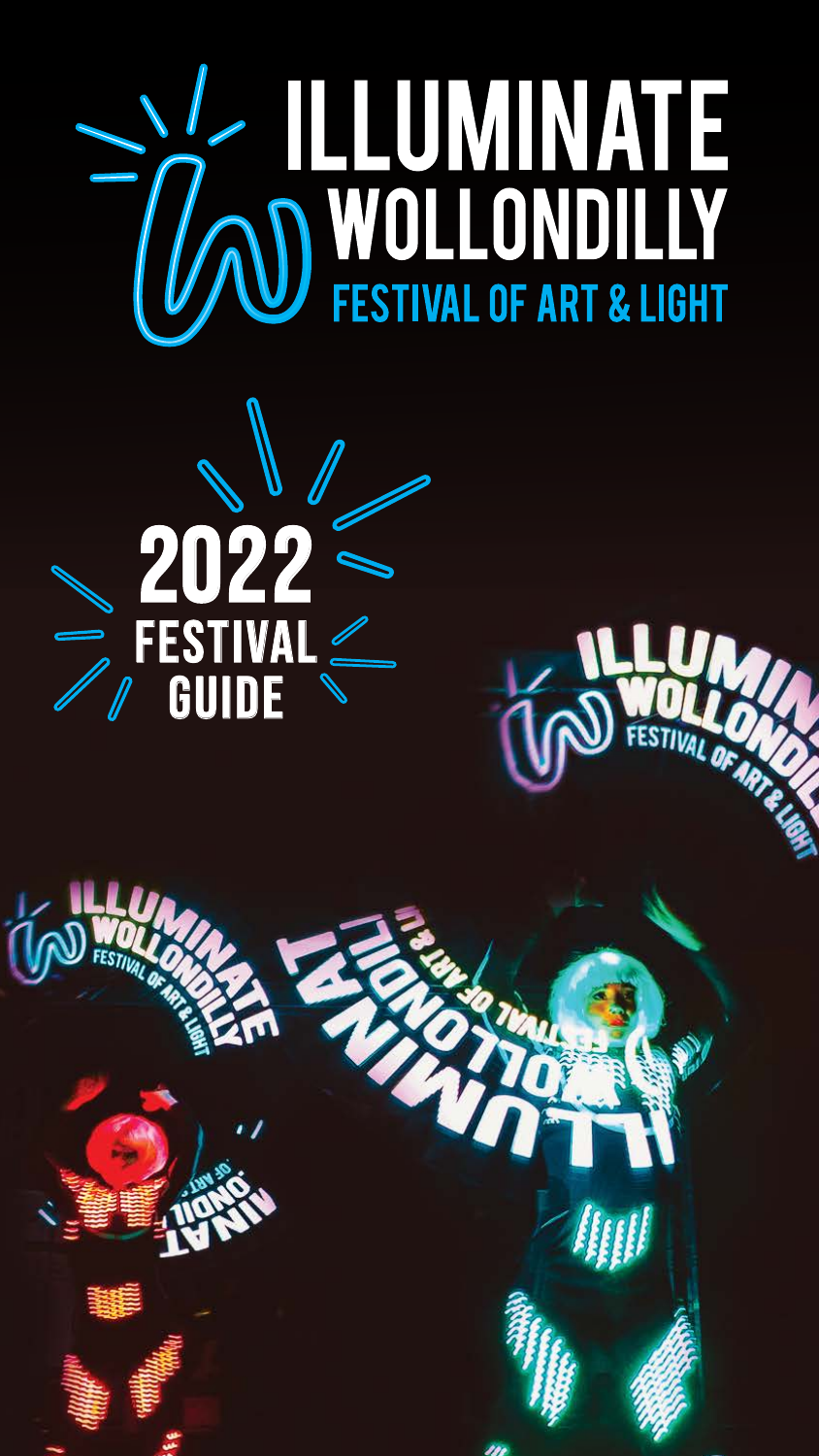## **lightlocations**

### saturday 21 May

### illuminate light shows



### **BUILDING LIGHT PROJECTIONS**

- **Old Picton Post Office**
- **Old Bank Building**
- **Picton Town Square Building**
- **Wollondilly Shire Council**
- **Evergreen Tree**
- **St Anthony's Church**

### **LIGHT FEATURES**

- **Children's Services Building**
- **Wollondilly Shire Hall**
- **Picton Courthouse**
- **Picton Library**
- **Wollondilly Shire Council**
- **School of Arts Building**
- **St Mark's Church**

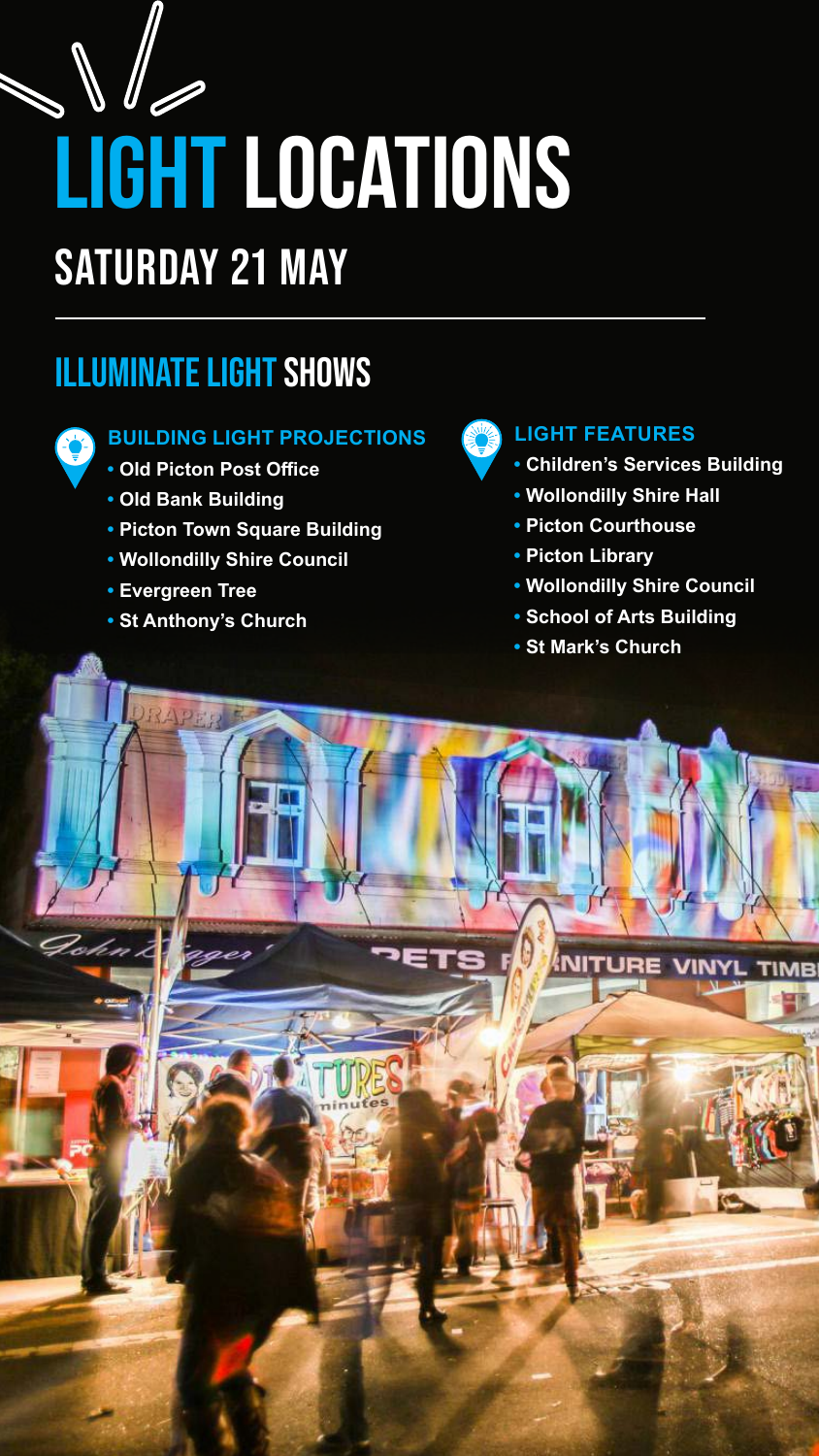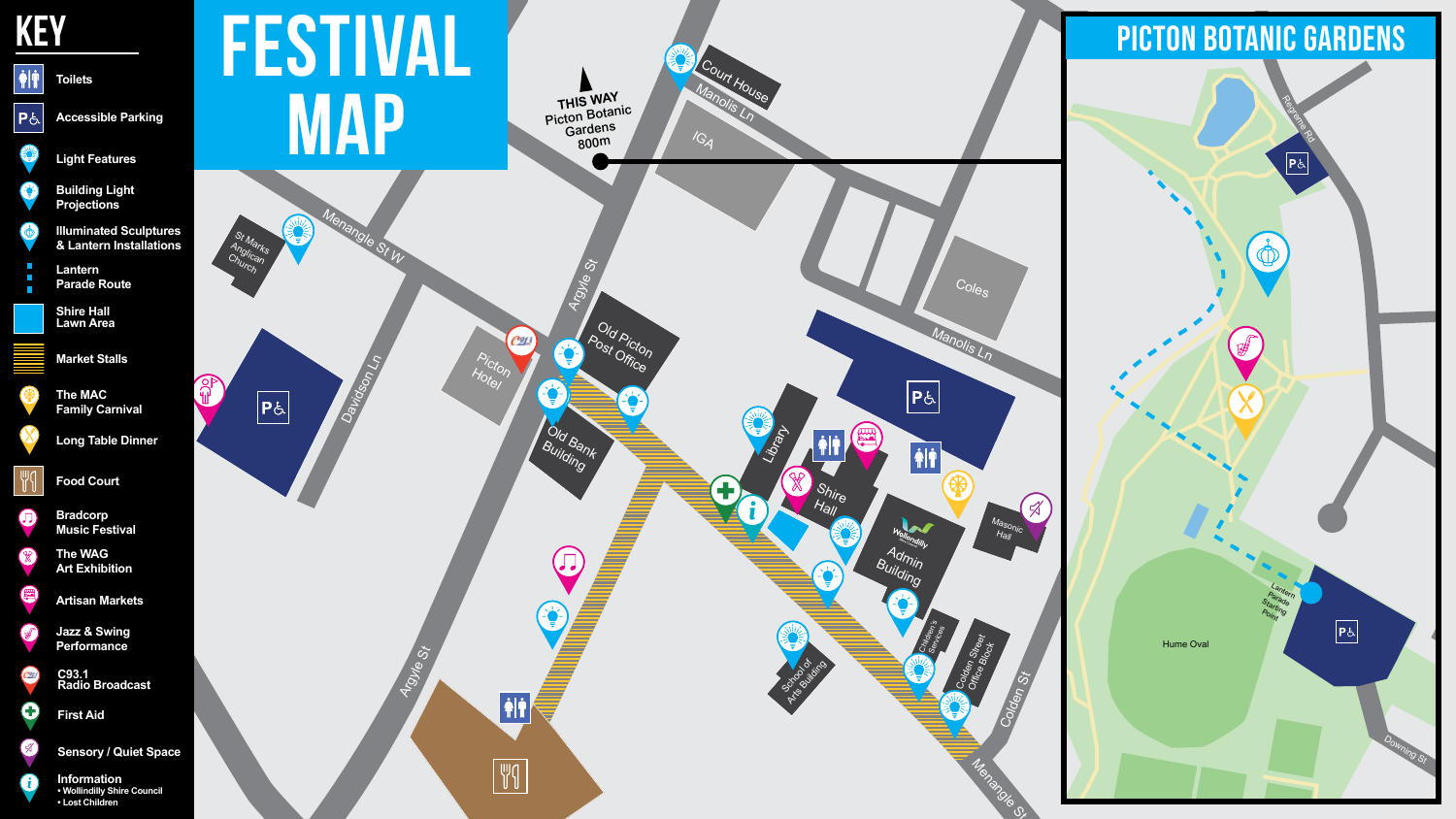### **festival activitIes**

### FRIDAY 20 May



**Long Table Dinner\*** 6pm - 9pm *Picton Botanic Gardens*



**Lantern Parade** 6pm - 7pm *Picton Botanic Gardens*

**Illuminated Sculptures**  $\bf \Phi$ **& Lantern Installations** 6pm - 9pm *Picton Botanic Gardens*



**WAG Art Exhibition** 10am - 4pm *Shire Hall*

### saturday 21 May



**Market Stalls** 12pm - 9pm *Menangle Street*



**The MAC Family Carnival** 12pm - 9pm *Colden St, Car Park*

YI

**Food Court** 12pm - 9pm *Menangle Street*



**Light Features** 6pm - 9pm *Various Locations*

**Illuminated Sculptures & Lantern Installations** 6pm - 9pm *Picton Botanic Gardens*

**Discover Picton Walking Tours\*** 9.30am & 2.30pm *Davidson Lane Rotunda*



**WAG Art Exhibition** 12pm - 9pm *Shire Hall*



**Bradcorp Music Festival**

**Discover Picton Walking Tours\***

2pm

*Davidson Lane Rotunda*

12pm - 9pm *St Mary MacKillop Lane*



**Artisan Markets** 12pm - 9pm *Picton Shire Hall*

### sunday 22 May



**Discover Picton Walking Tours\*** 9.30am *Davidson Lane Rotunda* **WAG Art Exhibition** 10am - 3pm *Shire Hall*

**Jazz & Swing Performance** 12pm - 4pm *Picton Botanic Gardens*

*\* Bookings Essential*





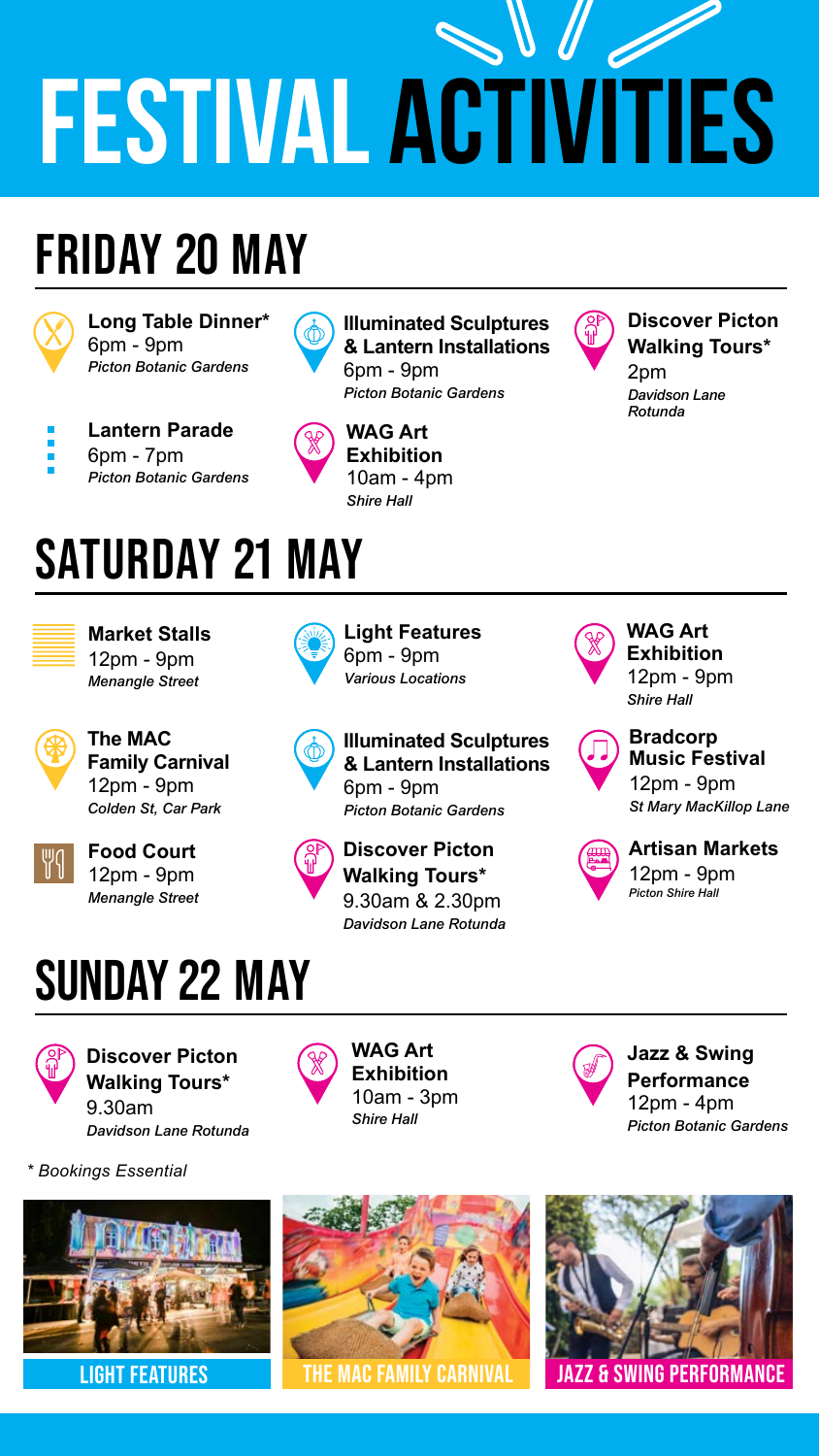## **festival Schedule**



### BradCorp MUSIC FESTIVAL PERFORMANCES

### SATURDAY 21 MAY

| from 12pm | <b>Community Group</b><br><b>Performances</b> |
|-----------|-----------------------------------------------|
| 4 pm      | <b>KPR Unplugged</b>                          |
| 5pm       | <b>Stewart Barton</b>                         |
| 6pm       | <b>Monkeys Uncle</b>                          |
| 6.45pm    | <b>LED Dancers</b>                            |
| 7pm       | <b>Missy Lancaster</b>                        |
| 7.50pm    | <b>LED Dancers</b>                            |
| 8.15pm    | <b>Missy Lancaster</b>                        |



### SHIRE HALL LAWN **PERFORMANCES**

### SATURDAY 21 MAY

| $12 - 3pm$ | <b>Community Group</b><br>Performances        |
|------------|-----------------------------------------------|
| 6.30pm     | Fire Juggler and<br>Hula Hoop Fire Show       |
| 6.45pm     | <b>Jasmine Brophy</b><br><b>Fire Breather</b> |
| 7.30pm     | <b>Fire Spectacular</b><br>Lieder Theatre     |



### **PICTON** botanic gardens

### FRIDAY 20 May

**6 - 9pm** Long Table Dinner **6pm** Official Opening &

### Lantern Parade

### saturday 21 May

- **3 9pm** The Mac Family Carnival
- **6 9pm** Illuminated Sculptures & Lantern Installations
- **7pm** Hula Hoop Fire Show

### sunday 22 May

**12 - 4pm** Jazz and Swing Performance